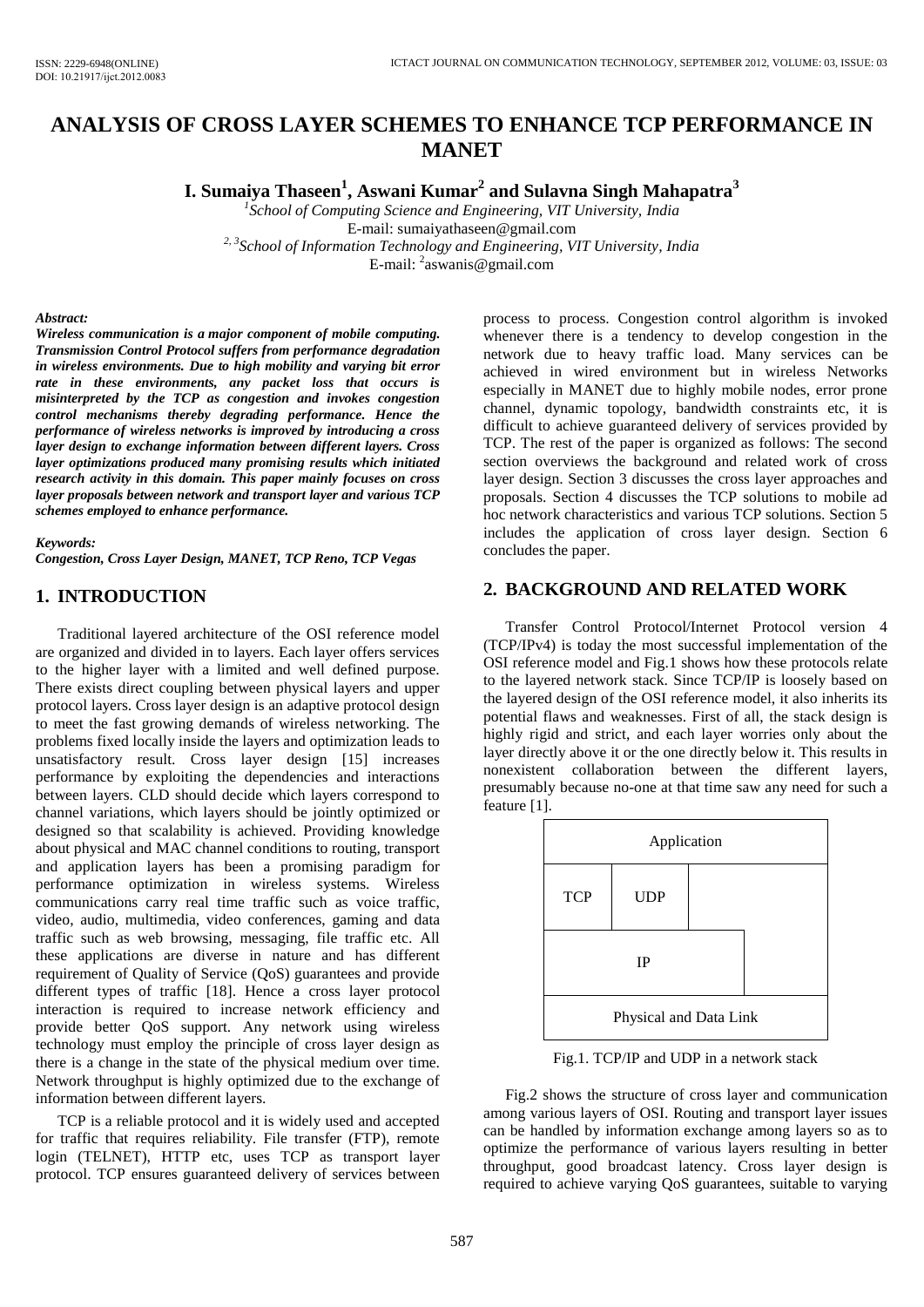traffic, efficient capacity utilization, reduced processing overhead per packet. Frank Aune [1] has classified Cross layer design into evolutionary and revolutionary. Revolutionary are those that discard the existing protocols and layered architecture in favor of an entirely new design [16,17]. Such designs can be backwards compatible with existing systems, but since by definition there is less freedom in the design, the potential for gains is not as large. Among Evolutionary designs there are varying degrees of complexity and departure from the layered design. Earlier designs add coupling between layers that otherwise does not exist in the layered architecture to allow a layer to know information about the state of another layer that will help it make better decisions to improve performance. Examples such a 4G Mobile Broadband Wireless Access system and system-wide Cross- Layer Design enabled network stack are presented in the evolutionary approach; whereas Wireless Sensor Networks was discussed in the revolutionary approach case.

Most CLDs today are evolutionary. The reason for this being an evolutionary CLD is a layered structure; Revolutionary approach is not actually bounded by the existing layered architecture and also doesn't follow any compatibility. An evolutionary CLD approach prioritizes compatibility first and performance later whereas a revolutionary design does the opposite. The main reasons being compatibility and economy. Hence revolutionary approach is not favoured only in CLD but pretty much in any research or engineering task.



Fig.2. Framework of cross layer and its interaction

#### **2.1 RELATED WORK**

Cheng and Lin [22] proposed a cross layer design for improving the TCP end-to-end performance in multi hop wireless networks. The proposed protocol named as TCP-CL is an extension of the original IEEE 802.11 standard and TCP protocol. TCP-CL achieved a significant improvement when compared to the existing TCP Reno schemes by measuring the effective throughput. In this approach, when retransmitted packets are lost due to transmission errors, the original packets can be retransmitted by the receipt of ACK with a NAK option. TCP-CL avoids timeout problem due to the ability to react immediately to link layer corruption losses. As a result, unnecessary reduction in the number of window size gets reduced. TCP-CL overcomes frequent transmission losses, corruption losses, and ability to distinguish between congestion and transmission errors to take proper remedial action. This scheme is very advantageous for deployment in heterogenous wireless networks.

Kilazovich and Granelli [24] proposed a  $C<sup>3</sup>TCP$  (Cross layer Congestion Control Transmission Control Protocol) in ad hoc wireless networks to obtain greater performance by observing capacity information such as bandwidth and delay at the link layer. This method adds a module with the protocol stack to adjust the outgoing data by considering the capacity. This scheme implements a Carrier Sense Multiple Access with Collision Avoidance (CSMA/CA) with binary exponential back off. This scheme overcomes hidden terminal problem thereby reducing data losses caused by collisions. It also estimates the delay in forward and backward direction so that the TCP sender adjusts the outstanding data to the product of bandwidth delay in the path. A cross layer collaboration scheme is used with the usage of additional module so as to avoid changes at the transport layer. End-to-end throughput is the major metric for evaluating the performance of TCP flows. There is stability in throughput during all phases of experiment. This scheme achieves results that are met with design considerations and effective utilization of the available resources.

Wang et al [21] proposed a cross layer optimization in TCP/IP networks to maximize aggregate utility over source rates provided congestion prices are considered as link costs. A distributed primal dual algorithm over the internet was designed to maximize aggregate utility. This model has been useful to understand the properties such as throughput loss, delay and fairness of large scale networks under the proposed scheme. The model is simplistic. It ignores randomness in real networks and finite duration flows. The major advantage of this scheme it solves the utility maximization problem.

Chang et al [23] designed a TCP congestion control and routing scheme using cross layer for ad hoc networks. This approach allows the ad hoc lower layer to identify most of the network events such as channel errors, buffer overflow, link layer contention including disconnections. The combination of routing algorithms and cross layer optimized TCP improves the performance of DSR and TCP.

## **2.2 CROSS LAYER DESIGN CHALLENGES**

Cross Layer design requires additional processing and storage capabilities. Boangoat and Jarupan [3] have presented few challenges in implementing cross layer design proposals.

## *2.2.1 Requirement Analysis***:**

It is one of the major challenges in implementing cross layer design. Requirement analysis can be either application or performance oriented [3]. For example, rapid reliable communications have to be established for safety related applications. Requirements are set by system objectives in performance oriented design.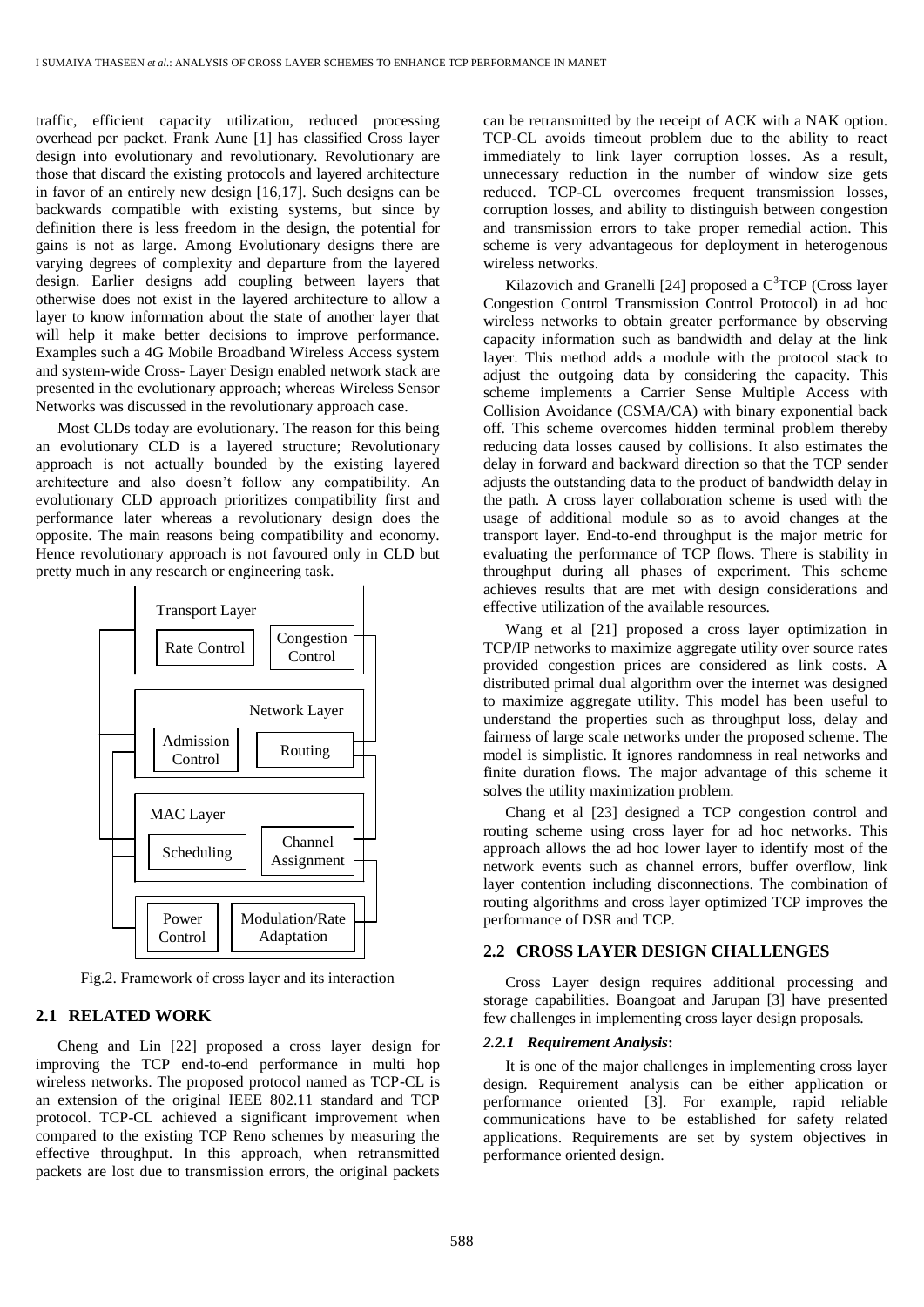#### *2.2.2 Implementation Strategy***:**

The implementation strategy involves modification of existing layers in comparison to traditional layer design [3]. Creation of new interfaces requires minimum modification as they simply rely on shared databases, whereas merging of adjacent layer or vertical calibration requires modification to existing layered design, adjusting parameters also requires joint tuning of all the layers to optimize performance as it requires higher degree of modification. They demand closer interaction between the layers.

## *2.2.3 Standardization of Cross Layer Design***:**

Standardization of protocol design helps in achieving compatibility and interoperability. Lack of standardization may lead to reduced performance [2].

# **3. CROSS LAYER APPROACHES AND PROPOSALS**

# **3.1 CROSS LAYER APPROACHES**

Vineet and Mehul [2] discussed about various CLD architectures. Fig.2 describes the various cross layer approaches to achieve cross layer optimization.

- a. Design of New Interfaces: CLD can be implemented by designing interfaces between the layers. It can be divided into three subcategories depending on the direction of information flow along the new interfaces:
	- Upward: From lower to higher layer(s)
	- Downward: From higher to a lower layer(s)
	- Back and forth: Iterative flow between layers
- b. Merging of Adjacent Layers: This will produce a new super layer and will work jointly. It is not required to create any new interface in the stack.





c. Designing Coupling without New Interfaces: This engages coupling with more than one layer at design time and no need to create any other interface for sharing data at run time. One layer is dependent on another layer and that creates a dependency between layers. The reference layer is then called as fixed layer and the new layer is called as designed layer. The designed layer will be based on fixed layer; therefore, it is not required to create clear interface between the layers.

d. Vertical Calibration across Layers: This implementation refers to changing parameters that extend across various layers. By means of cooperative tuning better performance can be obtained than changing individual parameter settings.

#### **3.2 CROSS LAYER PROPOSALS**

#### *3.2.1 Direct Communication Among Layers***:**

Information sharing at run time between layers can be done by allowing the layers to communicate with each other. The layers can communicate with one other by many ways. Protocol headers allow flow of data between layers. Any other interlayer information can be sent as internal packets. E.g. Cross Layer Signalling Shortcuts (CLASS).

#### *3.2.2 Shared Databases Among Layers***:**

All layers can access the shared database. The shared database is another layer providing the storage/retrieval service information to all the layers. Shared database interfaces with different layers by means of an optimization program.

#### *3.2.3 New Abstractions***:**

Example for new abstractions is organizing the protocols in heap and not in stacks following a layered architecture. A higher amount of flexibility is provided during design as well as runtime.

# **4. TCP SOLUTIONS TO MANET ISSUES**

In this section we discuss solutions available in the literature for MANET issues like Topology change, effect of path break, misinterpretation of congestion window, packet retransmission and temporal handoff.

#### **4.1 MANET ISSUES**

#### *4.1.1 Topology Change***:**

Since the nature of MANET is dynamic, topology changes frequently and thereby misinterpretation of congestion control. This can be solved using TCP Feedback., TCP with Explicit Link Failure Notification, TCP Bus and Ad Hoc TCP.

#### *4.1.1.1 TCP Feedback*:

The main aim of this TCP scheme is to reduce the throughput degradation that results from common path breaks [6,4]. It maintains two states snooze and connected. In the snooze state, whenever a failure is detected by an intermediate node a RFN (Route Failure Notification) packet is sent to all the prior nodes till the source node. On reception of RFN packet it stops sending further any more packets and moves to SNOOZE state. The intermediate node is known as failure point.

In the Connected state, when the route re-establishment occurs the intermediate node sends a message to the sender and the sender moves from snooze to connected state. The intermediate node notifies the sender through the RRN (Route Re-establishment) message. Then the sender passes on all the packets to the buffer. The advantage of TCP feedback is that it is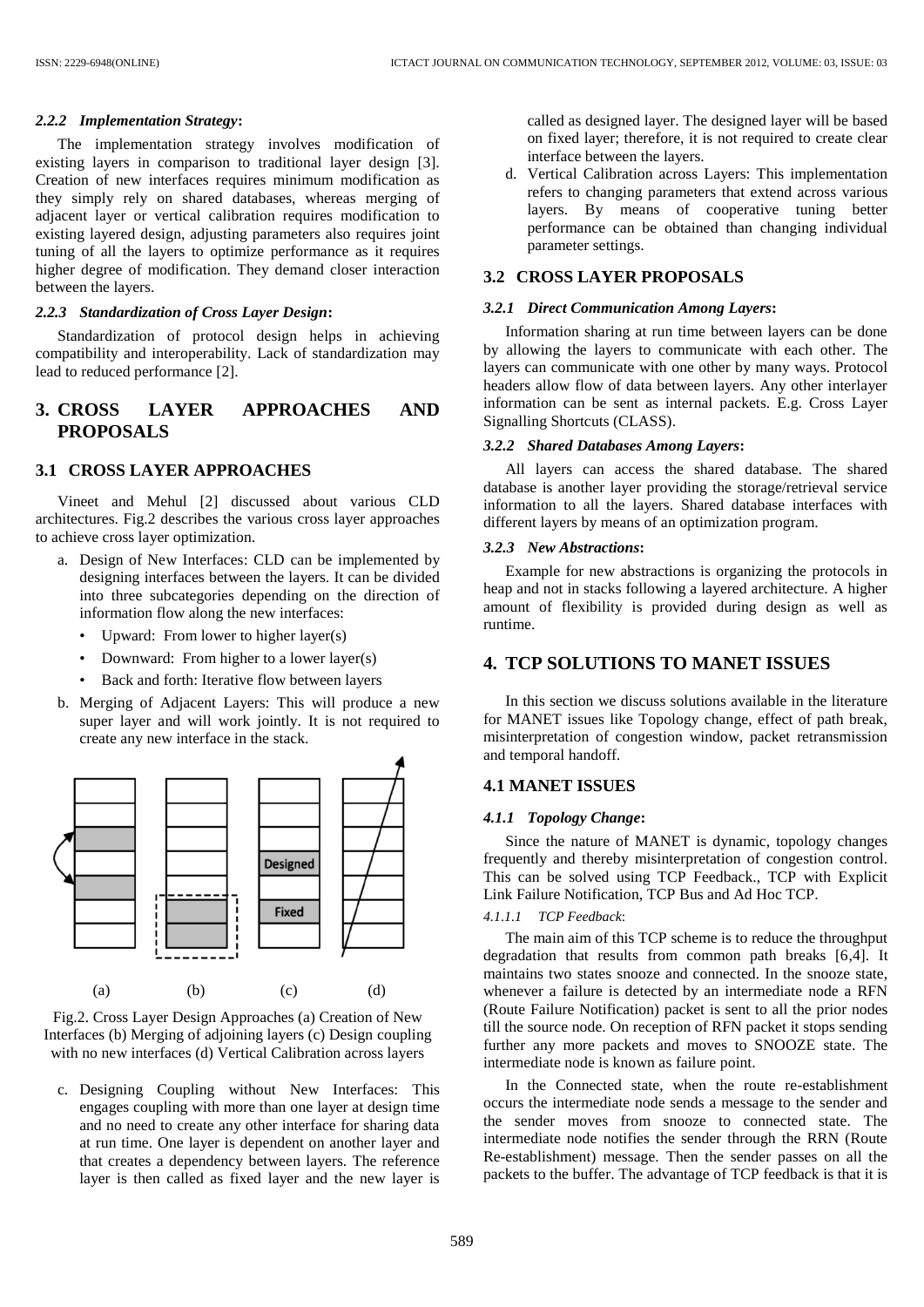simple to implement and also permits the sender to invoke congestion control algorithm when the source is not present in snooze state. The disadvantages of the feedback scheme are it depends on intermediate nodes; too many notification packets can increase the traffic.

#### *4.1.1.2 TCP with Explicit Link Failure Notification(Elfn)*:

This TCP scheme neither sends too many control packets nor maintains two states [6]. Explicit link failure notification has to be sent to the source whenever a failure is identified by an intermediate node. Source stops sending and buffers all the packets, waits for the route re-establishment to take place. Periodic probe packets are send to check for the route reestablishment if the link rejoins and then the sender transmits all the packets in the buffer to destination [4]. The benefit of this TCP scheme is that the performance is greatly improved by passing the route break information to sender thereby avoiding the invocation of congestion control algorithm. It is also less dependent on routing protocol as well as on intermediate nodes.

The disadvantage of TCP with ELFN is that the path failure is of more duration during the temporary partitioning of the network. Hence TCP with ELFN generates large number of periodic probe packets which results in wastage of bandwidth. *4.1.1.3 TCP-BUS*:

TCP – BUS expanded as TCP- buffering capability and sequence information depends more on the routing protocol in comparison to TCP-F & TCP-ELFN [6]. Associativity based routing protocol (ABR) is used in this TCP scheme. Special messages such as localized query (LQ) and REPLY are used in ABR for determining a partial path. An upstream node called pivot node (PN) has to send an explicit route disconnection notification (ERDN) message whenever a path break is identified to the TCP-Bus sender. TCP-BUS source upon receiving the ERDN message has to pause the transmission and also the timers and windows. The packets in the passage at the intermediate nodes from the TCP-BUS source to the PN has to be buffered. It is the responsibility of the pivot node to identify a new partial route to the TCP-BUS destination and the information about such a route has to be notified to the TCP-BUS source by means of an explicit route successful notification (ERSN) packet. When TCP-BUS source receives an ERSN packet, it understands the packets lost in transition, resumes data transmission & retransmits lost packets. The advantage of this scheme is improved performance when compared to other schemes and fast retransmission is avoided by using techniques such as buffering, sequence numbering, and acknowledgement of selective packets. The disadvantage of this scheme is that the dependency is more due to the routing protocol and the buffering enabled at intermediary nodes.

## *4.1.1.4 Ad Hoc TCP (ATCP)*:

ATCP has a network layer feedback mechanism thus providing an alert to the TCP source based on the condition of network path [20]. The TCP sender changes to any one of the state such as persist state, congestion control state or retransmit state upon receiving information from the intermediate nodes. The ATCP puts TCP sender in the persist state when the network gets partitioned thereby avoiding unnecessary retransmissions by the TCP sender. The four states of ATCP are i) NORMAL state ii) CONGESTED state iii) LOSS state IV) DISCONN state. When a initial TCP connection is established, the ATCP is in NORMAL state. The destination TCP generates duplicate ACKs when it receives packets out-of-order. ATCP puts TCP in state so that TCP sender avoids invoking congestion control. When a new acknowledgment arrives from the TCP destination, TCP sender is removed from persist state and ATCP moves to NORMAL state. ATCP moves from LOSS state to the CONGESTED state when it receives an ECN message or an ICMP source quench message. It also removes the TCP sender from the persist state. If ECN message is received when ATCP is in NORMAL state, it moves to CONGESTED state and remains undetectable, allowing TCP to raise regular congestion control mechanisms. ATCP receives DUR message from the network layer if there is any route failure or network partition. ATCP sets the congestion window of the TCP sender to one segment. TCP sender generates probe packets sporadically to determine the connected condition of the network or path. ATCP changes to NORMAL state when the network is in connected state and it receives any duplicate acknowledgements. The advantage of ATCP is it is similar to traditional TCP and hence widely used in Internet. The disadvantage of this scheme is there is a lot of dependence on the network layer protocol to identify any route change or partitions. Another drawback of this scheme is the addition of thin ATCP layer to the TCP/IP protocol stack requires changes in the interface functions currently being used.

#### *4.1.2* **Effect of Path Break:**

Whenever the path length increases there is a degradation in the TCP throughput [6]. An effective solution to this problem is Split TCP.

#### *4.1.2.1 Split TCP*:

Split-TCP overcomes the path break effect by dividing the objectives of transport layer into congestion control and end-toend reliability [14]. This scheme divides a single TCP connection into many concatenated TCP connections. These connections are also known as segments or zones. Certain intermediary nodes are called as proxy nodes which are considered as finishing positions of short connections. It is the responsibility of the proxy node to accept the TCP packets, examine its contents, accumulate in the local buffer, and provide a acknowledgment to the sender or the earlier proxy. This type of acknowledgement is known as local acknowledgement (LACK) does not assure end-to-end delivery of packets. The proxy node has to take care of further delivery of packets.

The advantage of this scheme is improved throughput as the effective transmission path length is reduced; improved throughput fairness. The disadvantage of Split TCP is that it requires modification to existing TCP protocol. The intermediary nodes need to process the TCP packets. The performance of split-TCP is affected by path breaks or node failures that occur frequently.

## *4.1.3 Misinterpretation of Congestion Window***:**

Packet losses in wireless networks need not be only due to congestion. It may also occur as a result of path break and dynamically changing topology. This misinterpretation can be avoided by Adaptive Congestion Window Limit Setting.

#### *4.1.3.1 Adaptive Congestion Window Setting*:

This involves setting the congestion window depending on the current hop count. This hop count will be obtained from routing protocol e.g. DSR. Congestion window limit is set to the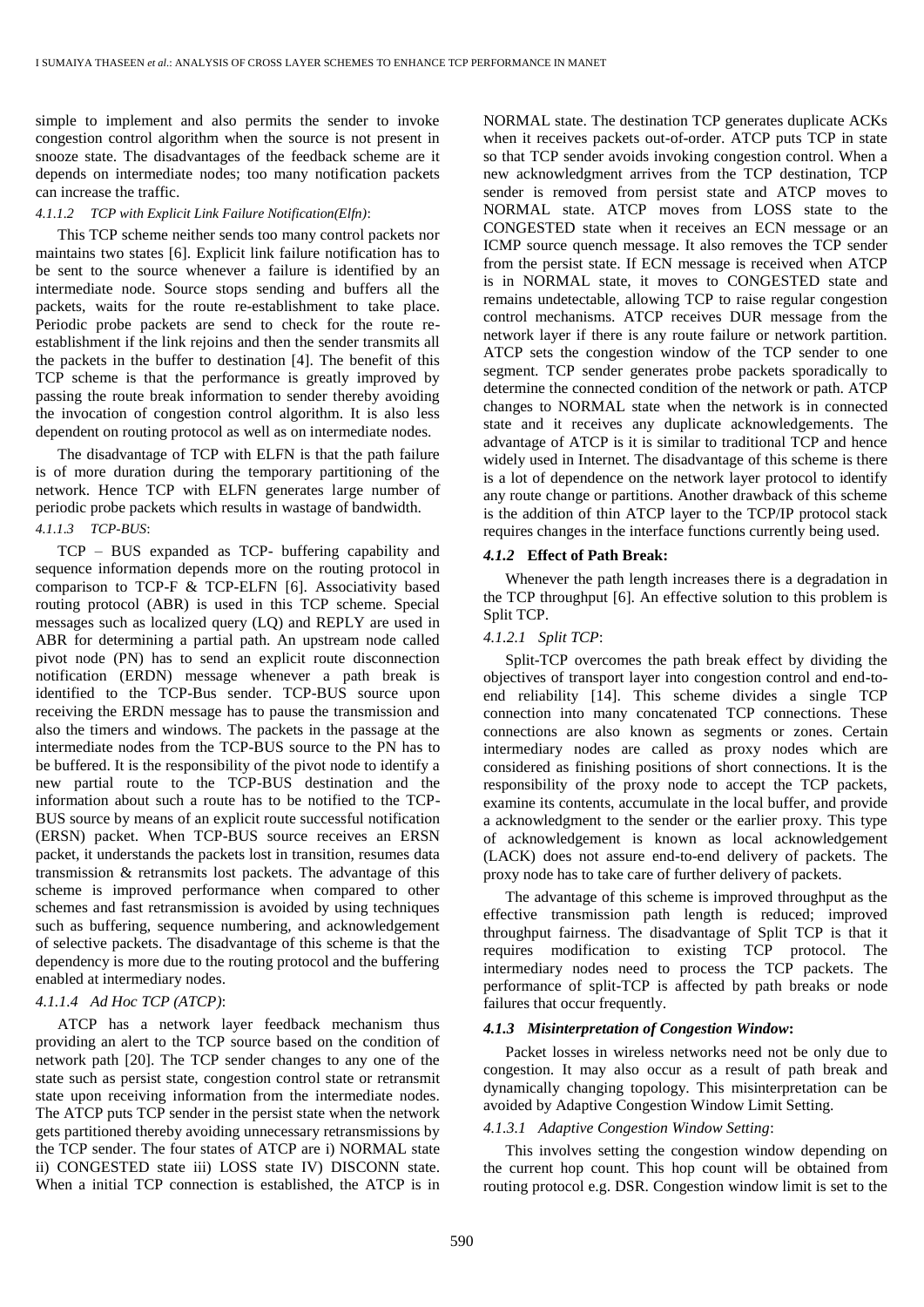product of bandwidth delay. The bottleneck is due to the bandwidth consumed by the forward path and round trip time wait in packet transmission [7]. The advantage is adaptively limiting the congestion window and thereby controlling the rates of transmission. The disadvantage is calculating the congestion window increases overhead in the network.

#### *4.1.4 Packet Retransmission***:**

TCP is a reliable protocol and therefore lost packets are retransmitted. This retransmission consumes more bandwidth as described in [4].This problem can be overcome by TCP detection which uses an out of order scheme and response.

## *4.1.4.1 TCP - Detection of out of Order and response (DOOR)*:

Ziang et al [4] proposed TCP-DOOR scheme that detects and responds to packets that are not in order and thus avoiding unnecessary invoking of congestion control scheme. OOO(Outof-Order) ordering information is added in the ACK and detects any data packet that is not in order. It notifies the sender who has invoked the congestion control algorithm. If TCP sender identifies not in order condition, any one of the following possible actions can be taken: momentarily stopping congestion control or immediate revival during congestion avoidance. Detection of not in order condition means that there is a possibility of occurrence of route change event. The disadvantage of TCP DOOR scheme is that it is not accurate in maintaining RTO consistency in TCP. This is very difficult due to its highly mobile nature, frequent path breaks are expected and RTO varies widely.

## *4.1.5 Temporal Handoff and Losing Packets***:**

Temporal handoff is a common problem in Ad hoc network. This problem can be overcome by Freeze TCP and Path recovery notification techniques.

## *4.1.5.1 Freeze TCP*:

Freeze TCP selects one Round Trip Time (RTT) as notice duration. Once the warning period has started it sends no Window Advertisement to source so that there will be no packet loss and sender will stop sending. The problem with this approach is RTT variance. The RTT will vary because of the dynamic topology of the MANET and also it is difficult to determine the time duration from the current time till the link disconnect duration [5].

#### *4.1.5.2 Path Recovery Notification*:

The TCP receiver notifies the sender about the temporal link disconnection through special ACK (SACK) to avoid packet loss. The sender buffers all the packets when the link reconnects again the receiver notifies the sender about it through ACK. The sender then transmits all the buffered packets. This mechanism requires special modification in SACK [5].

# **4.2 PERFORMANCE COMPARISON OF TCP RENO AND TCP NEW RENO OVER MANETS**

TCP Reno is the scheme that has been extensively used in Internet [6]. TCP Reno operates in four phases: Slow Start, Congestion Avoidance, Fast Retransmit and Fast Recovery. Slow start phase is initiated when the transmission begins or when a loss is identified. Congestion avoidance phase is initiated when the slow start phase ends or after identifying any loss by the copy acknowledgements and stops if the window size is the upper limit of packets the target recevier can receive. The Fast Retransmission and Fast Recovery begin mutually whenever the third duplicate acknowledgement is received. TCP New Reno overcame the disadvantage of TCP Reno because it was not able to recover more packet losses. Time out affects the throughput because connection has to wait for time out to occur and cannot send data during that period of time. In TCP Reno, after receiving partial ACKs, it comes out of fast recovery and no option left but time out to occur. TCP New Reno introduced a new concept known as fast retransmission phase beginning with the detection of packet losses and ending when the receiver acknowledges that all data has been received at the end of the phase. As the acknowledgement arrives in the transmitter side in a random manner, TCP New Reno sometimes may direct unnecessary retransmissions. The major advantage is that it avoids unnecessary timeouts of the transmitter thereby recovering from multiple packet losses which is very important for wireless ad hoc networks [10].

#### *4.2.1 Duplicate Acknowledgement and Fast Retransmit***:**

A TCP sender detects a packet loss when it has timed out and waiting for an ACK. Whenever the TCP receiver receives a segment that is not in order, and then it has to send back a duplicate acknowledgement to the source. DUPACK indicates next BYTE number expected. Losses can be detected by Timeout waiting for an ACK and DUPACK due to out of order segment.

## *4.2.2 Fast Retransmission***:**

DUPACK's are used to formulate retransmission decision if the number of duplicate acknowledgement=3, the sender assumes losses and retransmits. There can be two reasons for receiving DUPACK 1) either the packet has received but not in order. It is delayed due to Congestion in the network. Therefore, Jacobson waits for 3 DUPACK and then performs retransmission decision with 3 DUPACK which assures that the segment has been surely lost and needs retransmission. The segment is retransmitted without waiting for the retransmitted timer to go off and retransmits before RTO.

## *4.2.3 TCP Vegas***:**

TCP Vegas is a congestion control mechanism based on delay. TCP Reno implements a binary congestion signal to vary the size of window whenever any packet loss occurs whereas Vegas uses signal which is very fine grained, queuing delay, to overcome congestion. Vegas also out performs TCP New Reno because it is better with respect to network utilization, fairness, throughput and packet loss.

## **4.3 COMPARISON OF TCP VEGAS AND TCP RENO OVER MANET**

#### *4.3.1 TCP Reno***:**

TCP Reno manages the amount of data that is to be sent using a congestion window (CWND) in a round-trip Time [RTT] and a maximum window [MWND] that is initialised by the destination limited to the maximum value of CWND. There is an exponential increase in the window size when TCP Reno is in the slow-start phase, packets sent at increasing speed causes network congestion. This can be overcome by beginning the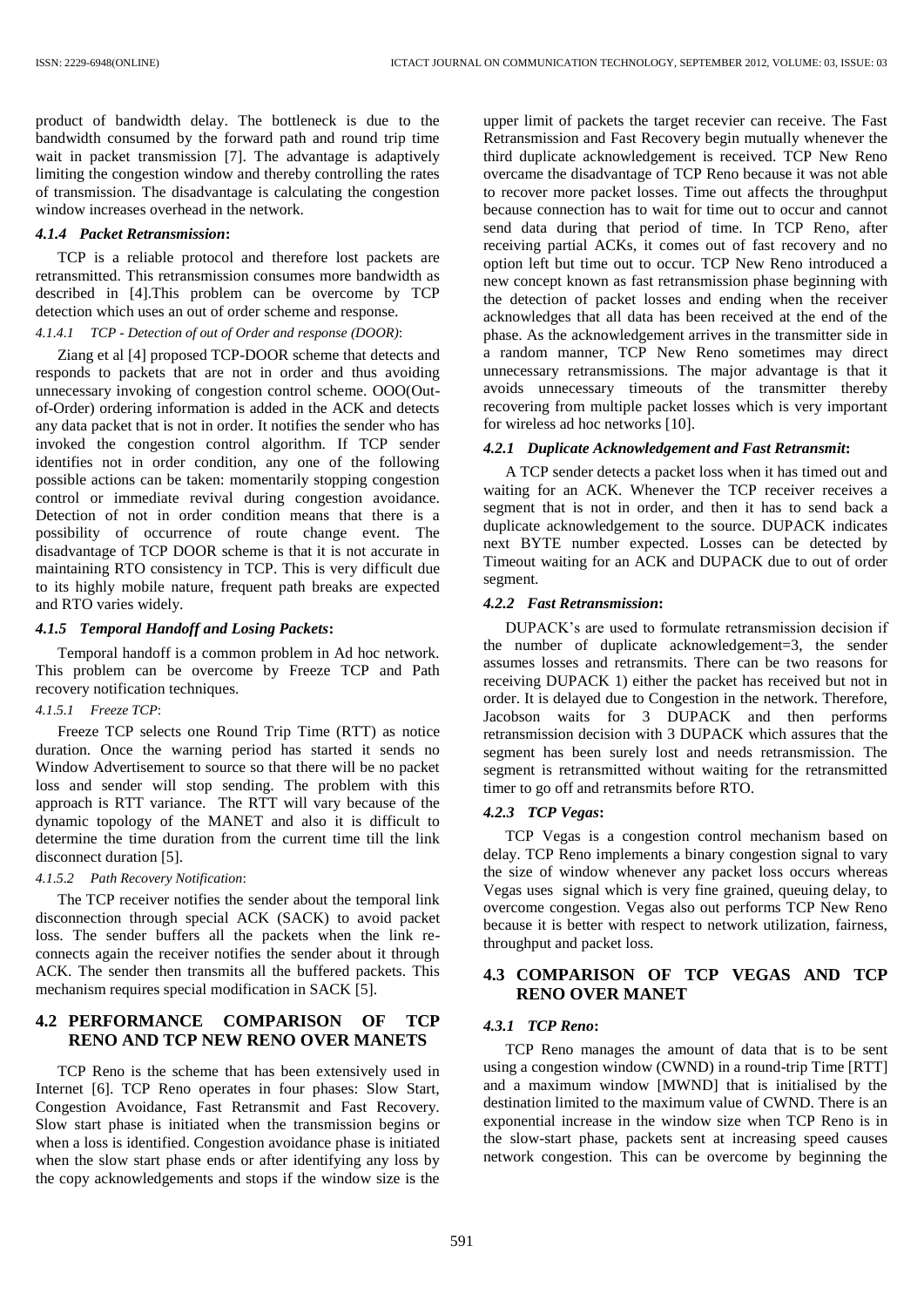congestion avoidance phase begins whenever CWND goes beyond a predefined slowstart threshold [ssthresh] value [10].

#### *4.3.2 TCP Vegas***:**

TCP Vegas implements a bandwidth estimation scheme that avoids congestion. The measured RTT is used to exactly determine the number of data packets that the source is about to send. Fig.3 describes the state transition diagram of Vegas consisting of three phases and the respective conditions that causes the TCP to change from one state to other. The major improvements of Vegas in comparison to TCP Reno are modification of slow-start, congestion avoidance and in addition a new transmission mechanism.



Fig.3. State transition diagram of Vegas

# **4.4 COMPARISON OF TCP-CL (CROSS LAYER) AND TCP RENO**

TCP-CL [22] is an extension of the original IEEE 802.11 standard and the TCP protocol. This protocol improves the performance of TCP in multi hop wireless network. TCP-CL is compared with TCP Reno in terms of effective throughput. TCP-CL adjust the congestion window size based on the ACK received from the receiver according to the following function i) receipt of new ACK ii) receipt of NAK iii) receipt of duplicate ACK iv) upon timer expiry. The goodputs of TCP-CL and TCP Reno are compared over paths of increasing length. The goodput considers only the bytes delivered to the receiver. Throughput decreases as the number of hops increases. TCP-CL provides better response to packet losses than TCP Reno due to the support of extended link layer protocol. TCP Reno suffers frequent coarse-grain timeouts. TCP-CL does not require any node to cache any unacknowledged packet for every TCP connection. This scheme is very advantageous for deployment in heterogeneous wireless networks.

# **4.5 COMPARISON OF C<sup>3</sup>TCP AND TCP VEGAS**

C <sup>3</sup>TCP [24] introduces a Congestion Control Module (CCM) attached to the link layer of end nodes of the TCP connection.CCM dynamically adjusts TCP congestion window specifying its desired size by the received advertiser window (RWND) field of the TCP header.  $C<sup>3</sup>TCP$  achieves good end-toend throughput and keeps the throughput level close to the available bandwidth thereby utilizing the link capacity. Stable behaviour is observed when compared with the TCP Vegas flows.

# **5. APPLICATION OF CROSS LAYER DESIGN**

Cross layer design has been implemented on a wireless LAN for Telemedicine Video Transmission. This design consists of one medical specialist in a expert station connected to some patient stations through an access point of WLAN IEEE 802.11g. This application involves data, video and voice to examine patients. CLD optimizes the existing OSI architecture thereby providing efficient communication between layers for the selection of an optimal solution. This kind of optimization is required for the system to adapt to wireless location and also support QoS for Telemedicine Video Application. Guaranteed bandwidth for connection requests is assigned for the telemedicine application by performing cross layer design of existing WLAN protocol stacks. Parameter abstraction is a process of gathering important information. The obtained information has to be optimized to achieve QoS requirements for telemedicine application.

# **6. CONCLUSIONS**

Cross layer design is an emerging paradigm shift evolved to solve most of the issues in MANETs. As MANETs are characterized by frequent node mobility, unreliable network connections and distributed in nature there is a need for cross layer design optimization to enhance TCP performance. This paper presents the challenges in implementing cross layer design, various cross layer proposals, various issues in routing and transport layers and TCP solutions to resolve those issues. CLDs are employed in wireless networks to pass information from one layer to another in a cross-layer fashion at runtime to detect packet losses and determine the appropriate reason for packet loss in MANETs. In an effort to increase the performance of TCP, it is important to realize the design of layers and introduce some changes to existing architecture while maintaining the standardization and modularity of layered architecture. It can also be concluded from various studies that TCP Vegas outperforms TCP Reno as well as New Reno in many ways. But TCP Reno is widely accepted as TCP Vegas and TCP Reno are incompatible. Techniques like CODE-TCP can be implemented to improve the performance. Recently developed schemes such as TCP-CL outperforms TCP Reno in comparison with the measured good put.  $C<sup>3</sup>TCP$  achieves good end to end throughput when compared with TCP Vegas. The various issues in MANET's are discussed and various TCP schemes addressing these issues are also explored.

## **REFERENCES**

- [1] Frank Aune, "*Cross-Layer Design Tutorial*", Technical report, Norwegian University of Science and Technology, Creative Commons License publishers, 2004.
- [2] Vineet Srivastava and Mehul Motani, "Cross-Layer Design: A survey and the road ahead", *IEEE*